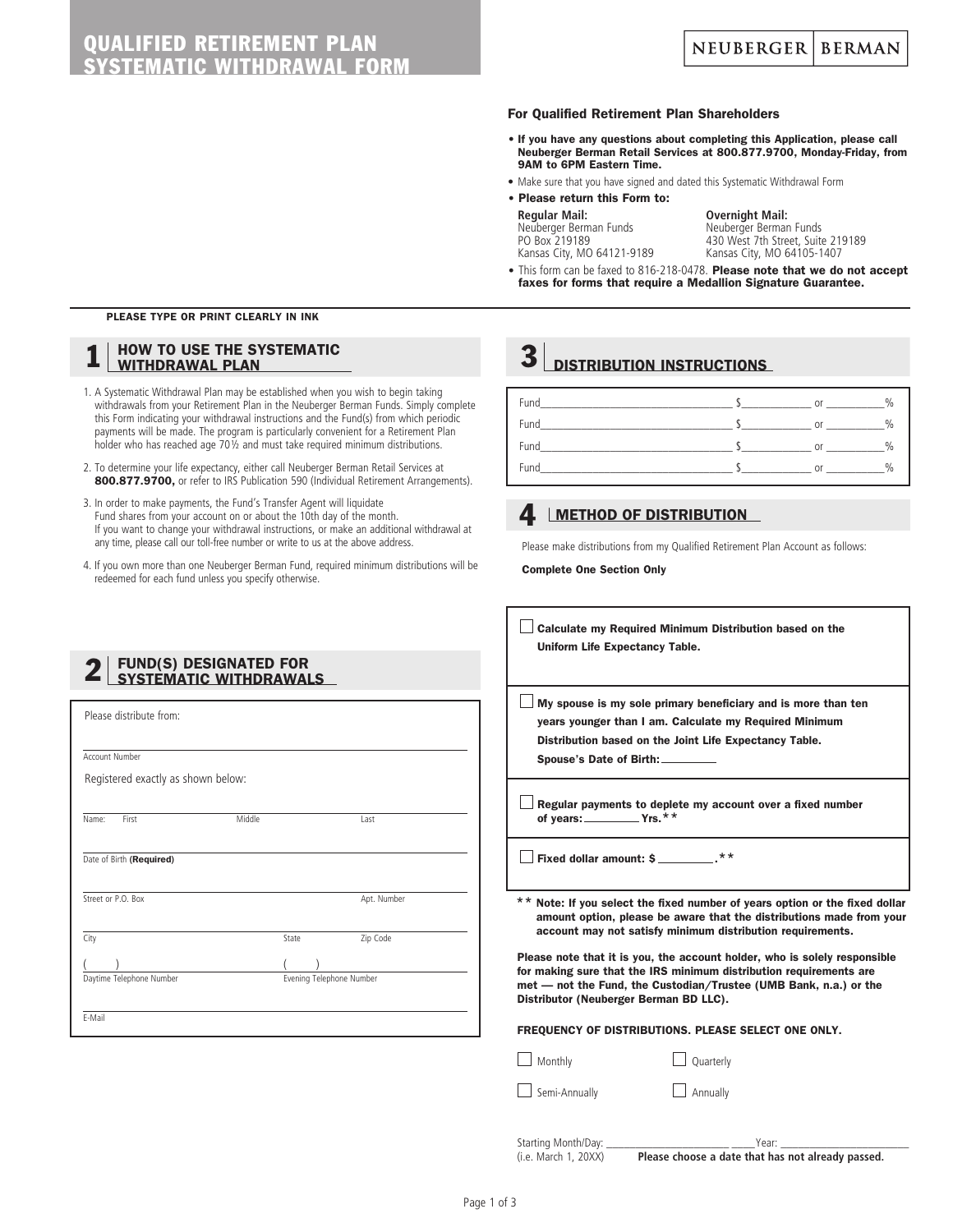### 5 LPAYMENT INSTRUCTIONS

**A medallion signature guarantee is required (a) if a single withdrawal will exceed \$100,000, (b) if checks are to be sent to a name and address other than the name and address of record, or (c) if payments are to be invested in a Fund account for other than the name and address of record.**

### Check One

| Please send checks directly to the name and address of record on<br>this account.                                                                                                                                                                                                                                                                                                       |
|-----------------------------------------------------------------------------------------------------------------------------------------------------------------------------------------------------------------------------------------------------------------------------------------------------------------------------------------------------------------------------------------|
| Please send checks to the following name and address:<br>(Medallion Signature Guarantee required)                                                                                                                                                                                                                                                                                       |
|                                                                                                                                                                                                                                                                                                                                                                                         |
| Account Number (if applicable):                                                                                                                                                                                                                                                                                                                                                         |
| Please invest the withdrawals in a non-retirement account in the following Neuberger<br>Berman Fund(s)                                                                                                                                                                                                                                                                                  |
| If this is an existing account (in your name only), please enter account number:<br><b>Account Number</b><br>If you would like to open a non-retirement account, please contact a Retail Services<br>Representative at 800.877.9700.                                                                                                                                                    |
|                                                                                                                                                                                                                                                                                                                                                                                         |
|                                                                                                                                                                                                                                                                                                                                                                                         |
| Please transfer the proceeds of the withdrawals to the<br>Bank instructions already on file or as shown below (A medallion signature is required<br>for all bank account owners when adding a bank):                                                                                                                                                                                    |
| Name of Bank                                                                                                                                                                                                                                                                                                                                                                            |
| <b>Branch Address</b>                                                                                                                                                                                                                                                                                                                                                                   |
| ABA Routing Number (9 Digit Routing Number)<br>Account Number                                                                                                                                                                                                                                                                                                                           |
| Name(s) on Account                                                                                                                                                                                                                                                                                                                                                                      |
| This is a CHECKING ACCOUNT $\Box$<br>SAVINGS ACCOUNT                                                                                                                                                                                                                                                                                                                                    |
| Note:<br>For the purpose of establishing bank transactions, in addition to your investment check,<br>please attach a voided, unsigned check to this<br>Form. (We cannot accept money market fund or starter checks.) For<br>transactions to and from a savings bank account, please attach a letter on your financial<br>institution's letterhead with the information listed in Box 5. |

| 6            | <b>NOTICE OF FEDERAL</b><br>AND STATE WITHHOLDING ON DISTRIBUTION                                                                                                                                                 |
|--------------|-------------------------------------------------------------------------------------------------------------------------------------------------------------------------------------------------------------------|
|              | <b>Federal Income Tax</b>                                                                                                                                                                                         |
|              | In general, distributions from Qualified Retirement Plans and 403(b) Plans are<br>subject to <b>mandatory</b> withholding of 20% for federal income taxes. A payee                                                |
|              | may not elect out of this withholding.                                                                                                                                                                            |
|              | There are exceptions to this requirement. The most common are:<br>• Any series of substantially equal distributions paid at least                                                                                 |
|              | annually and based on:                                                                                                                                                                                            |
|              | - Your life expectancy.                                                                                                                                                                                           |
|              | - The joint life expectancy of you and your beneficiary, or                                                                                                                                                       |
|              | - A period of 10 years or more.<br>• A required minimum distribution once you reach age 70 1/2.                                                                                                                   |
|              | • A hardship distribution.                                                                                                                                                                                        |
|              | Federal income tax withholding will not apply to any distribution from                                                                                                                                            |
|              | a Qualified Retirement Plan or 403(b) Plan that is transferred to an IRA, Roth IRA or<br>Qualified Receiving Plan via a Direct Rollover.                                                                          |
|              | For tax planning purposes, if you wish to have Federal income taxes withheld from                                                                                                                                 |
|              | distributions that would otherwise be exempt from the withholding requirement,<br>please so indicate below:                                                                                                       |
|              | I elect not to have Federal income taxes withheld from my distribution (The                                                                                                                                       |
|              | distribution qualifies for one of the exceptions to the withholding requirement.)                                                                                                                                 |
|              | I elect to have ______% (Select a percentage between 20% and 100%)<br>withheld for Federal income taxes.<br><b>State Income Tax</b>                                                                               |
|              | The following states require state income tax withholding from Qualified Retirement<br>Plans distributions.                                                                                                       |
|              | AR, CA, DC, DE, IA, KS, MA, MD, ME, MI, NC, NE, OK, OR, VA and VT.<br>The specific withholding requirements vary by state and may change from time<br>to time. Shown below are the GENERAL INCOME TAX WITHHOLDING |
|              | <b>REQUIREMENTS</b> by state. NOTE: If you are a resident                                                                                                                                                         |
|              | of one of the states shown above (except for CA, DE and NC) and you elect to                                                                                                                                      |
|              | have federal taxes withheld, we <b>must</b> , as a minimum, withhold state income tax in                                                                                                                          |
|              | the amount shown below for your state. If you elect not to have federal income tax<br>withheld, we cannot withhold state income tax.                                                                              |
|              | Please consult your tax or financial advisor for the state income tax withholding                                                                                                                                 |
|              | requirements for your specific situation as income and                                                                                                                                                            |
|              | filing status may affect the required withholding amount in your state.                                                                                                                                           |
| <b>State</b> | <b>Minimum Withholding %</b>                                                                                                                                                                                      |
| AR           | 5% of redemption amount for ERDs (above \$200.00)                                                                                                                                                                 |
| СA           | 10% of the federal withholding amount                                                                                                                                                                             |
| CT           | 6.99% of redemption amount                                                                                                                                                                                        |
| DC           | 8.95% of the redemption amount*                                                                                                                                                                                   |
| DE           | 5% of the redemption amount                                                                                                                                                                                       |
| IA           | 5% of the redemption amount                                                                                                                                                                                       |
| ΚS           | 4.5% of the redemption amount (above \$200.00)                                                                                                                                                                    |
| МA           | 5.15% of the redemption amount                                                                                                                                                                                    |
| MD           | 7.75% of the redemption amount when Federal Withholding is applied<br>to ERDs (QRP)                                                                                                                               |
| ME           | 5% of the redemption amount                                                                                                                                                                                       |
| ΜI           | 4.25% of the redemption amount whether or not federal applies                                                                                                                                                     |
| ΜS           |                                                                                                                                                                                                                   |
|              | 5% of the redemption amount,                                                                                                                                                                                      |
| ΝC           | 3% if any early distribution is taken<br>4% of the redemption amount (above \$200.00)                                                                                                                             |
| NE           | 5% of the redemption amount                                                                                                                                                                                       |
| ОK           |                                                                                                                                                                                                                   |
| OR           |                                                                                                                                                                                                                   |
| VA           | 5% of the redemption amount                                                                                                                                                                                       |
| VT           | 8% of the redemption amount                                                                                                                                                                                       |
|              | 4% of the redemption amount                                                                                                                                                                                       |
|              | 2.4% of the redemption amount<br>4.8% of the redemption amount for ERDs<br>(above \$200.00)                                                                                                                       |
|              | * Applies to Lump Sum Distributions Only                                                                                                                                                                          |
|              | ERD: Eligible Rollover Distribution                                                                                                                                                                               |
|              | QRP: Qualified Retirement Plan                                                                                                                                                                                    |
|              | I am a resident of CA, CT, DE, NC or MI and wish to opt out of state                                                                                                                                              |
|              | income tax withholding.                                                                                                                                                                                           |
|              | If state withholding applies, it will be calculated based on your state's applicable<br>minimum withholding requirements as shown above.                                                                          |
|              | You may also optionally elect a specific dollar amount in addition to<br>your state's minimum requirement \$                                                                                                      |